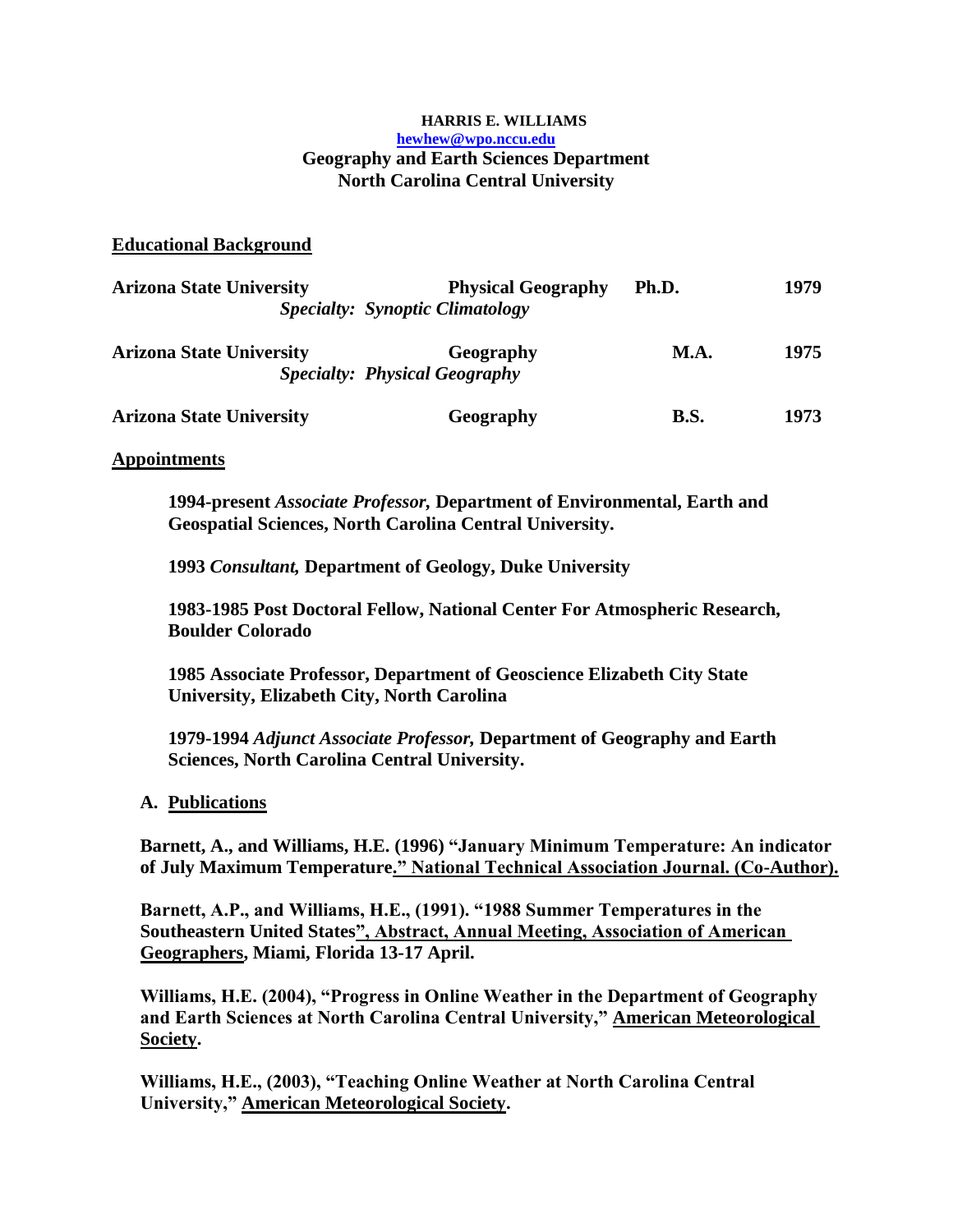**Harris, J., Williams, H.E. (1995), "A Temporal Analysis of Atmospheric Chemistry in a Developing Humid Subtropical Region" National Technical Association Journal.**

**Barnett, A., Williams, H. E., (1995) "January Minimum Temperature: An Indication of July**

**Maximum Temperature." National Technical Association Journal.**

**Williams, H.E., (1979) "Is Our Climate Changing?" Climatological Publications, Scientific Papers No. 6. Laboratory of Climatology, Arizona State University, Tempe, Az.**

**Williams, H.E. (1979) "Is Our Climate Changing?" the Scottsdale Progress/Saturday Magazine, April.**

**Williams, H.E., (1978-79), "An Analysis of Precipitation Regimes in Arizona", Journal of the Arizona-Nevada Academy of Sciences, Vol. 14.**

**Williams, H.E. et al, (1978), Bibliography of Precipitation and Runoff in the Arid Region of North American Climatological Publications, Bibliography Series, No. 5, Laboratory of Climatology, Arizona State University, Tempe, Az.**

**Williams, H.E., (1977-78), "Climatic Stations With Over Fifty Years of Record in Arizona", Journal of the Arizona-Nevada Academy of Sciences, Vol. 13, Abstract.**

# **A. Papers Presented**

**Williams, H.E., (1996). "GIS Applications and Problem Solving", Geographic Information Systems Seminar, Prairie View A&M University, April.**

**Williams, H.E., (1996), "Drought: A GIS Analysis, 1950-1985, Using Arc/Info to analyze drought in the United States." Presented in Charlotte, N.C. at Ninty-Second Annual Meeting of the Association of American Geographers, April.**

**Barnett, A.P. and Williams, H.E., (1991)., "1988 Summer Temperatures in the Southeastern United States", Eighty-seventh Annual Meeting, Association of American Geographers, April, 13-17, Miami, Florida.**

**Harris, J., and Williams, H.E., (1990), "Atmospheric Chemistry Trends in Raleigh/Durham, North Carolina", Eighty-sixth Annual Meeting, Association of American Geographers, April 19-22., Toronto, Ontario, Canada.**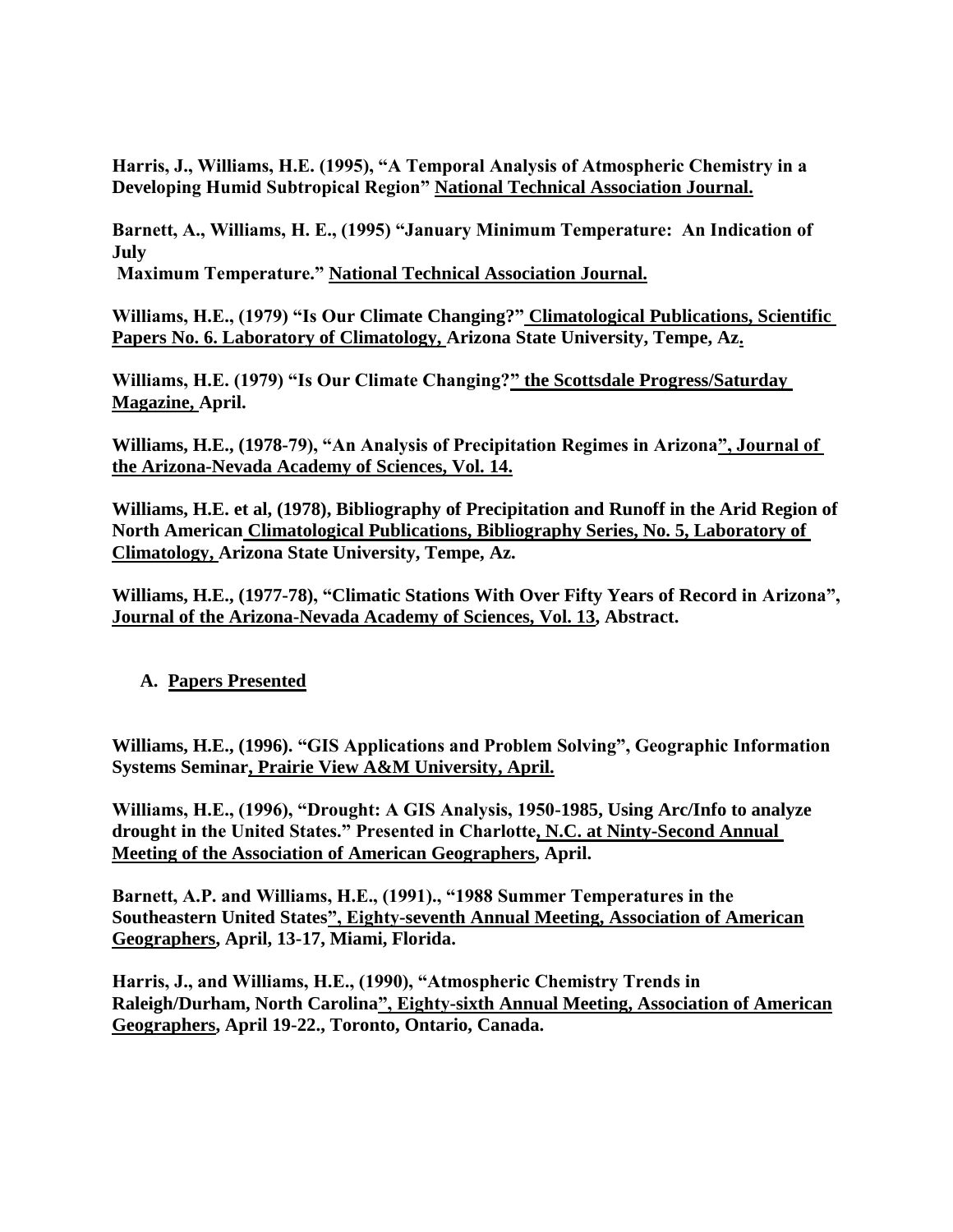**Barnett, A.P., and Williams, H.E., (1988). "January Minimum Temperature: An Indicator of July Maximum Temperature in the Southeastern United States:, Eight-forth Annual Meeting, Association of American Geographers, April 6-10, Phoenix, Az.**

**Barnett, A.P., and Williams, H.E., (1986), "Predicting July Maximum Temperature Using January Minimum Temperature in the Southern United States", presented to the NCCU Small Grants Faculty Research Program, December.**

**Williams, H.E., (1984). Annual and Seasonal Rainfall Trends and Variability in North Carolina", Thirty-ninth Annual Meeting, Southeastern Division of the Association of American Geographers, November18-20, Birmingham, Alabama.**

**Williams, H.E., (1980)., "Temporal Variations of the Ratios of Summer/Winter Precipitation Regimes in the Desert Region of North America", presented to the Annual Meeting of the Association of American Geographers, Louisville, Kentucky, April.**

**Williams, H.E., (1979). Is Our Climate Changing?", The Analysis of Precipitation Trends and Fluctuations in the North American Desert Region", presented to the Arizona-Nevada Academy of Sciences, Tempe, Az.**

**Williams, H.E., (1979)., Runoff and Rainfall in the Salt-Verde Basin Arizona", presented to the Water Resources Group and the Climatology Laboratory of Arizona, Arizona State University, Tempe, Az.**

**B. Synergistic Activities**

**Member of the National Association for Equal Opportunity in Higher Education (NAFEO)**

**Member of the National Technical Association (NTA), 2004**

**(Scientific Judge), 2002-2004, North Carolina Regional Science Bowl (Scientific Judge), 2002, National Technical Association**

**(Chair) Security Committee of the Trails Subcommittee on the Durham Open Space and Trails Commission (DOST), 1997-2001.**

**Board and Regular Member on the Triangle Rails-Trails Conservancy, 1997-2001.**

**Board and Regular Member of the Institute for the Study of Minority Issues, 2002- 2003.**

**Member of the Community Service and Service Learning Program Advisory Committee for the Department of Geography and Earth Sciences, 2002-2003.**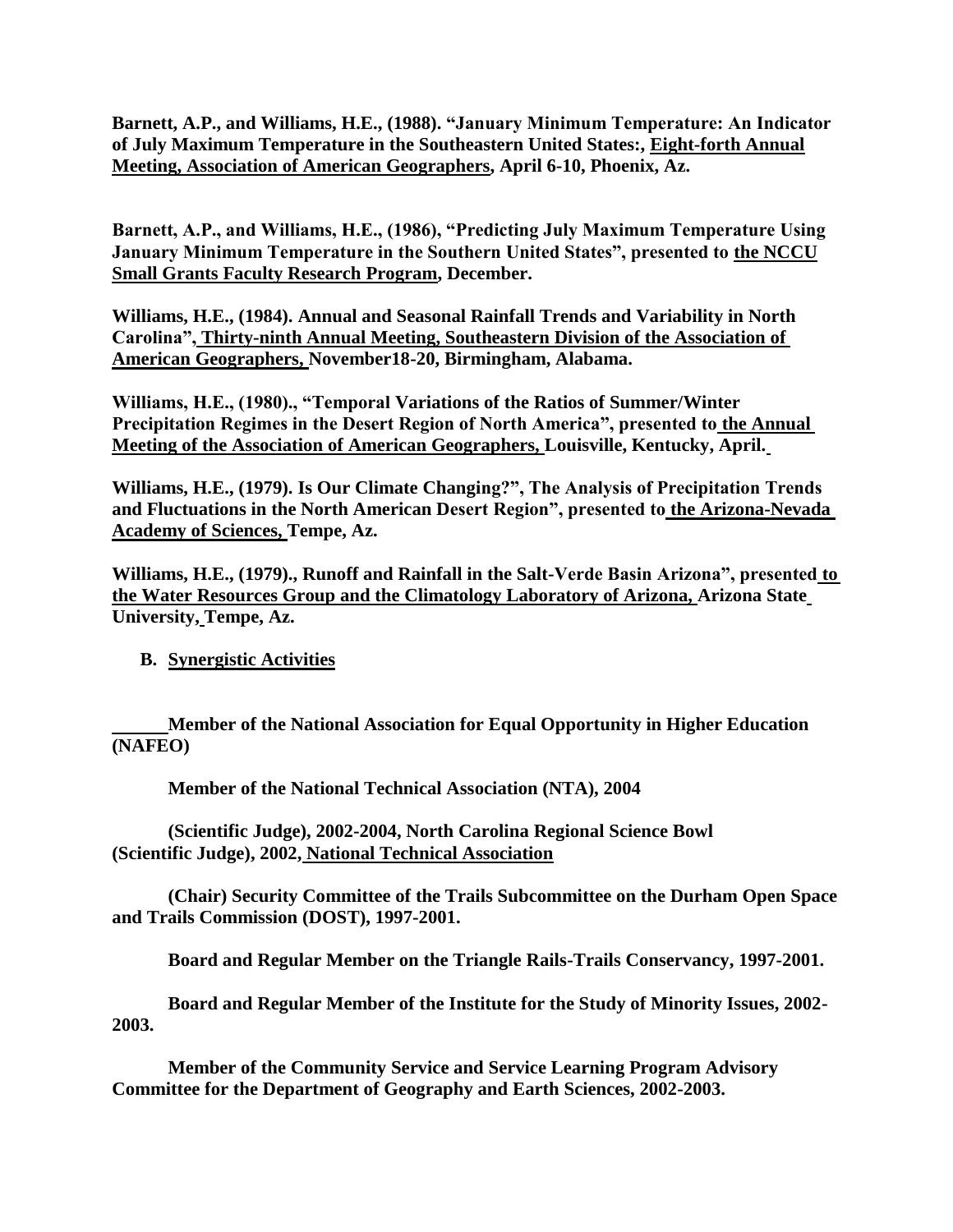# **C. Scientific Meetings Attended**

**Annual American Meteorological Society, 2004, Seattle, Washington; presented a poster.**

**Students are being recruited by Drs. Williams and Pirani for participation in the Geography Bowl to be held at UNC-G, fall, and 2008. These students do not necessarily have to be Geography majors, but can come from across the campus. They should have a zest for learning and competing.**

**Student Advising: T. R. Speigner Geo-conservation Club** 

**E. Other Department and/or University Service (e.g. committee participation, minor administrative duties, etc.)**

**1) Departmental representative to the Faculty Senate and/or alternate, 2000-8. 2) Attend some Undergraduate and Graduate Council Meetings in place of the Department Chair, 2000-2002.**

**3) Help in recruiting by phone in Admissions Bldg, 2000-01; and in the Hoey Administration Bldg.**

**4) A member of the Freshmen First Program to help mentor freshmen to help them gain a more valuable experience in their endeavors here at NCCU, 2000-2004.**

**F. Professional, Creative, and Scholarly Activities (e.g. research and/or writing in progress; shows and/or recitals; participation in seminars, workshops, etc.)**

**Participant (Scientific Judge and Rules Judge) in the 2002-2008 North Carolina Regional Science Bowl held at North Carolina Central University.** 

**Member of the Community Service and Service Learning Program Advisory Committee for the Department of Geography and Arts and Sciences, 2002-2003.**

**Regular and Board Member of the Institute for the Study of Minority Issues, 2002-2003.** 

**Took NCCU students to participate in the World Geography Bowl in September, 2000- 2008, in Greensboro, NC. At UNC-G.**

**Presented a Poster on "Progress in Teaching Online Weather in the Department of Geography at North Carolina Central University" at the American Meteorological Society's Annual Meeting, in Seattle, Washington, January 10-13, 2004.**